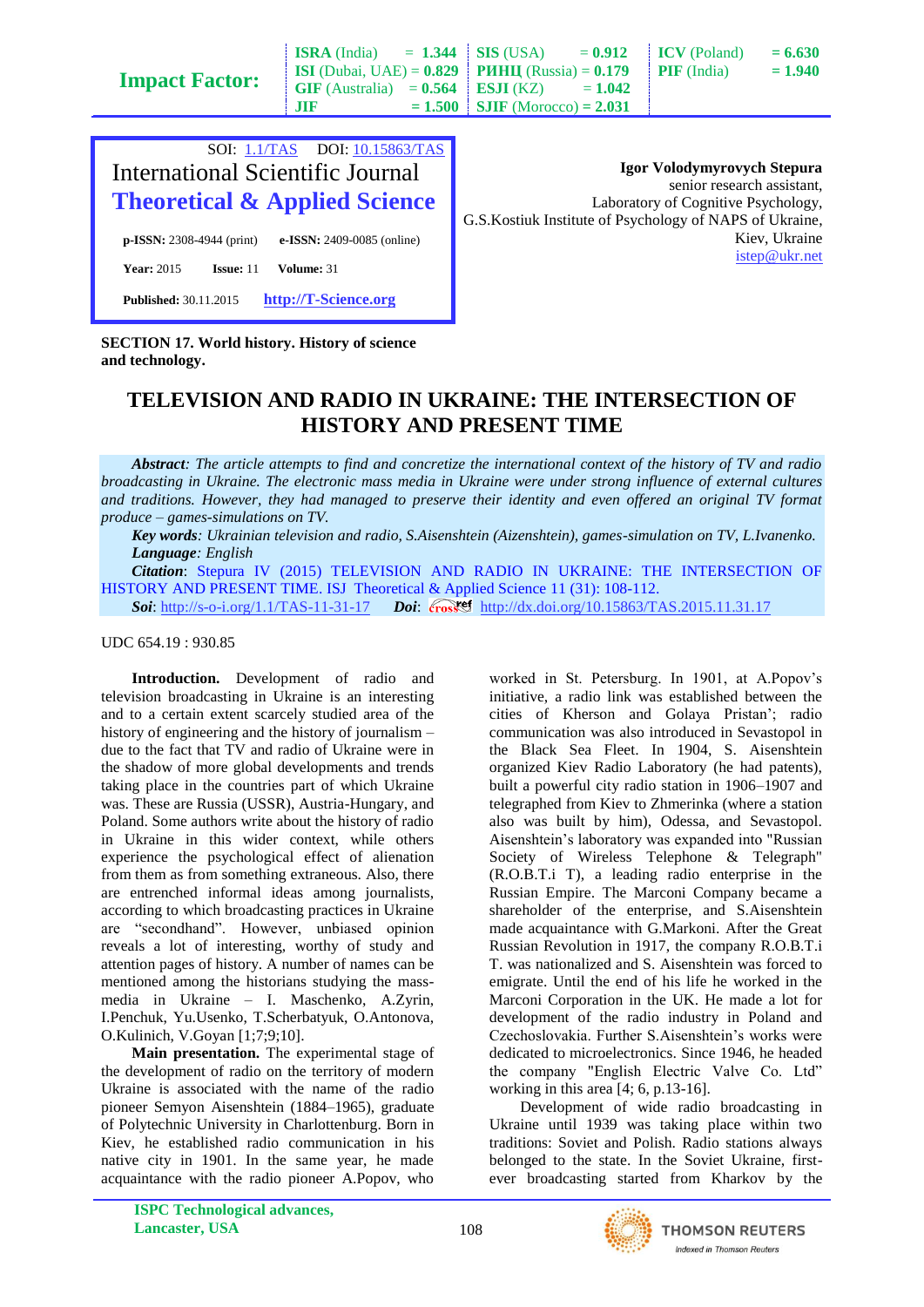| <b>Impact Factor:</b> |        | <b>ISRA</b> (India) = 1.344 <b>SIS</b> (USA) = $0.912$ <b>ICV</b> (Poland)<br><b>ISI</b> (Dubai, UAE) = $0.829$ <b>PUHII</b> (Russia) = $0.179$ <b>PIF</b> (India) | $= 6.630$<br>$= 1.940$ |
|-----------------------|--------|--------------------------------------------------------------------------------------------------------------------------------------------------------------------|------------------------|
|                       | - 1119 | $\text{GIF (Australia)} = 0.564$ <b>ESJI</b> (KZ) = 1.042<br>$= 1.500$ SJIF (Morocco) = 2.031                                                                      |                        |

initiative of the Communist authorities (G.Petrovsky, V. Chubar) on November 15, 1924 [8]. A concert and a propaganda program were presented. In Poland, radio broadcasting operates since 1925; a radio center was established in Lviv in 1930. There were programs in Ukrainian language such as religious services and entertainments. The Polish programs contained a lot of music, educational issues, news and discussions. On the contrary, propaganda and agitation dominated in the Soviet radio programs featuring, in particular, continuous reading of newspapers. The main used format included verbal radio newspaper ("Proletarian Radio," "Working newspaper" in 1925–1931). Cable broadcasting started development since 1929 in Ukraine as well as in the all Soviet Union. There is much talk now about this great project as an additional mechanism for censorship, but we must not forget that for a long time, the population in the Soviet Union simply could not buy radio sets because of general poverty. Stage of conservative radio development lasted from 1931 to 1965. Radio transmissions from Moscow, Kiev and local studios were sent on one output frequency. In 1931, current and short news program "Ostannі Visti" ("Breaking News", Kiev) appeared. Live field reports became possible thanks to mobile transmitters (so called "radio bridges", "radio roll-calls ", "radio courts" – broadcasts of the live trials over "enemies of the people", enemies of the Soviet regime). Censorship reigned on the radio, the slightest defects and blunders on air could have as a result court proceedings and even a death sentence. The criminal proceeding "The case of Ukrainian Radio Committee" is one example: not only the leaders of the committee but also its editors were executed by shooting or imprisoned in the Gulag labor camps. Fear filled editor offices, journalists prettified reality, and much information was cushioned. At the outbreak of the war between the USSR and Germany, the radio stations were evacuated to Russia. From there, such stations were working as Shevchenko radio, "Soviet Ukraine" and others. The radio station of the Organization of Ukrainian Nationalists "Aphrodite" operated on the occupied territory. In their turn, the Nazis launched about 150 radio stations [1,p.20–22; 9].

"Radio Kyiv" – Ukrainian international service – started to work in 1950. After 1953, with Nikita Khrushchev coming to power, some liberalization came: in the early 1960s, the Ukrainian republican radio centre established its own correspondent network, as previously only messages of news agencies had been broadcasted. In 1965, the second information-music radio channel "Promin" ("Ray") was launched. "Promin" for the first time aired discussions, live broadcasts, contemporary music, but of course, vigilant censorship watched over all its translations.

Radio broadcasting had moved to innovative stage in 1965–1991. In 1980, there were 10.7 million radio sets and 17.6 million cable radio outlets in Ukraine. In 1985, during democratization of the USSR, censorship at radio stations was eased (for example, the "Blitz" program). The first commercial stations operating within the Western format appeared on FM-band in 1992. The modern stage of radio broadcasting development has come. The National radio now broadcasted through four channels: UR–1, UR–2 (Promin), UR–3 (Culture). The international Ukrainian Radio (UR–4) was also working [9].

Boris Grabovskiy is regarded as a founding father of television in Ukraine and Uzbekistan. He is a son of exiled Ukrainian poet-revolutionary P. Grabovskiy. B.Grabovskiy worked far away from Ukraine – in the Central Asia, Kyrgyzstan and Uzbekistan. In Tashkent, he created an electronic television system, a prototype TV set, being ahead of time [2].

After the partition of Poland (1939) between the USSR and Germany, another TV theorist – Janusz Groshkovsky – emerged in Ukraine. He was a founder of the Institute of Communications in Warsaw, one of the founders of TV broadcasting in Poland, and then he became the President of the Polish Academy of Sciences. He worked in Lviv at the Department of Radio Engineering.

The first public television broadcast in Ukraine was in Kiev, on February 1, 1939. It was based on the optical-mechanical principle. After World War II, the state authorities decided to revive the Kiev TV center, but this time as an electronic one. However, the first electronic television center in Ukraine was opened in Kharkov. It was created by public activists under the leadership of V.Vovchenko, who managed to unite radio amateurs, local authorities and specialized plants. Such explosion of initiatives was very amazing for the USSR. It was the third electronic TV centre after Leningrad (St. Petersburg) and Moscow, ahead of the start of the public TV broadcasting in Kiev [6, p.54-56]. The centre started operating in November 1951. Kharkov experience was successfully applied across the Soviet Union to create small (training) TV centers in cities where there was not enough state funding for their opening. In 1965, the independent Ukrainian television channel (UT) began working. For the first time in the USSR, in 1969, the Kiev TV center broadcasted in color (SECAM–3). By the end of 1971, the initial stage of television broadcast development in Ukraine had been completed [5; 7].

On March 6, 1972, two-channel TV broadcasting was introduced on all territory of the Ukrainian Republic: programs of Central TV Centre (Moscow) and UT (Kiev) were broadcasted on two different frequency channels. Central TV covered 80% of the Ukrainian population, and the UT did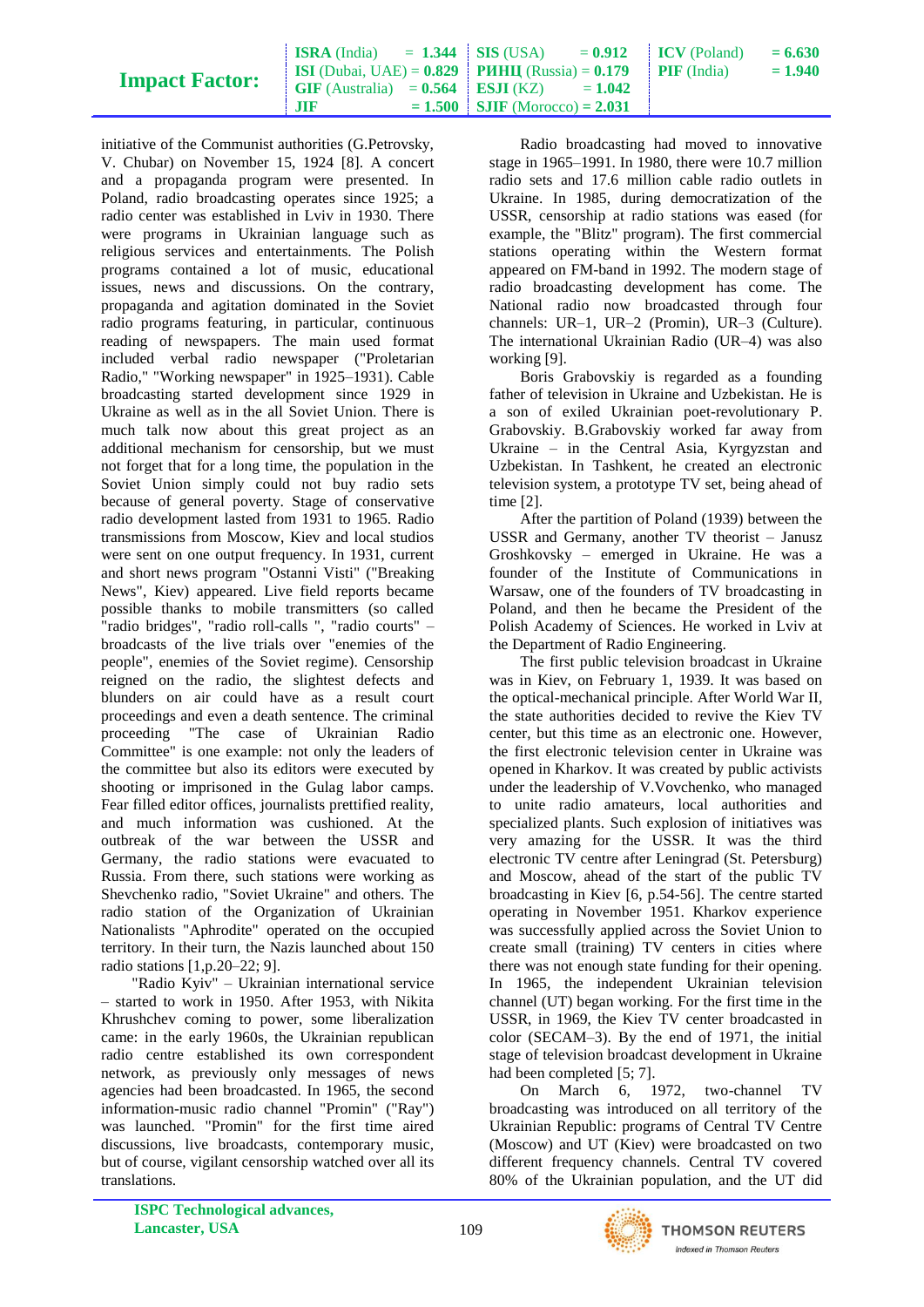|  | <b>Impact Factor:</b> |  |
|--|-----------------------|--|
|--|-----------------------|--|

60%. In Kiev, the third program started broadcasting in 1976. In 1973, a unique television tower with the height of 380 meters was put into operation in Kiev (its photos and history can be found in Wikipedia: Kiev TV Tower). The tower has had office premises owned by TV and radio services [6, p.65-68]. By the end of the 70s, the TV center in the heart of the capital – Kiev (Kyiv), Khreshchatyk str. 26 – had 5 studios, and the cinema and TV studio "Ukrtelefilm" possessed two film studios covering 600 square meters. The Ukrainian Studio of Documentaries "Ukrkinohronika" and the Kiev Studio of Popular-Science Films also prepared filmed materials for UT. TV movies were shot at the such studios as Dovzhenko Film Studio in Kiev and Odessa Film Studio. There were film departments at Donetsk, Lviv, Zaporizhia, and Odessa regional TV studios. Ukrainian film studios made many well-known Soviet films for television and a lot of entertainment movies (musical comedies, concerts, documentaries and fiction films, theatrical performances for TV, etc.). Around 700 films a year were being shot and released. This is an evidence of the scale of the Ukraine Republic's television industry. TV production was organized on the regional basis: local UT branches in regions not only were allocated time slots for their programs, but also participated in joint TV production.

Program policies. The UT was under strong ideological pressure of the communist authorities. The policy at the UT was even more stringent than at the Moscow TV. The UT produced a wide range of programs: informational ("Actual Camera"), sociopolitical, musical, children's programs, a talent search program ("Solar clarinets"), intellectual shows ("Five minutes for reflection" with Z.Zhuravleva). Let us note, in particular, the practice of educational television broadcasts (1959–1999) for schoolchildren and university students. Also, sports editorial office was established. During the Moscow Olympics (1980), the "picture" caught by Ukrainian TV teams was broadcast all around the world. The television center in Kiev was modernized. By the Olympics–80, a television center in Uzhhorod was also equipped and launched; nowadays, the multilingual satellite TV channel "Tisa" is broadcasting from there all over Ukraine. Earlier, a satellite communication station was opened near Lviv in Zolochev.

UT original formats. An original format of business television games was developed by an ITspecialist L.N.Ivanenko. L.Ivanenko proposed a new format – a simulation game involving viewers. The game "Cybernetic phytotron" (seasons 1980, 1984– 1986) was based on a computer simulation model of crop cultivation that took into account agronomic, environmental, and economic factors of agricultural production. Viewers and experts were engaged in decision making. Then, their findings were compared with the solution provided by the model. The "Urban

planning" game (seasons 1982–83) was based on an open response model represented by a group of experts. During the game, players-TV viewers made acquaintance with urban planning issues and the basics of life organization in large settlements. More specifically: elements of the general plan of Kiev development were being worked out [3].

Television as well as the whole society was stirred up by the Chernobyl disaster on April 26, 1986. The theme of the nuclear accident became a central one. Television raised funds for the victims. TV film "Chernobyl: two colors of time" came out in 1986–88.

In times of "perestroika", UT programs started to criticize the authorities, they began to discuss more widely culture, language and national identity ("Hart", "Pleiades"). There were televised question and answer sessions similar by their format to the shows of Phil Donahue and Vladimir Pozner. Grigory Kazakov, a newscaster of UT's evening news began to speak more freely on the air. He was a true "anchor" of evening news broadcasting. G.Kazakov was an author of many reports from fields: "Chernobyl seen by journalist" (1986), "Bridge across the ocean," "Road through the desert" (1995). This tradition was continued by other "anchors" of the new Ukrainian TV, such as Z.Kulik (the author of the longest interviews with Mikhail Gorbachev) and V.Lapikura (program "Accents" in 1990s). At the beginning of the 1990s, large TV center – a tall building near the TV tower – was put into operation in Kiev. Though being a bit smaller facility than Ostankino center in Moscow, it was designed as a reserve facility in the Soviet Union. Above, we mentioned that it was too large for Ukraine. The center has the bunker-studio constructed with the view to use it in case of war as well as the similar facility in Moscow [10].

It should be noted that during the years of independence a decline in the program quality happened: TV screens were filled with political debates, discussions – just kitschy politicized forms of broadcasting.

In the late 1980s, private channels emerged on the air. For example, in December 1991, the American corporation Storyfirst Communications and the State Broadcast Television Station created the International Commercial Television (ICTV) company. A part of the Storyfirst's shares belonged to the Universal Company. Due to this circumstance, good western movies made it on the TV screens. In 1993, the regional channel "Ukraine" was launched in Donetsk [7].

While in 1991 Ukraine became independent from the Soviet Union, a large number of TV programs from Moscow were still broadcasted on its territory. The UT opened a second channel UT-2, but there were not enough resources for its full development. For example, there was not a foreign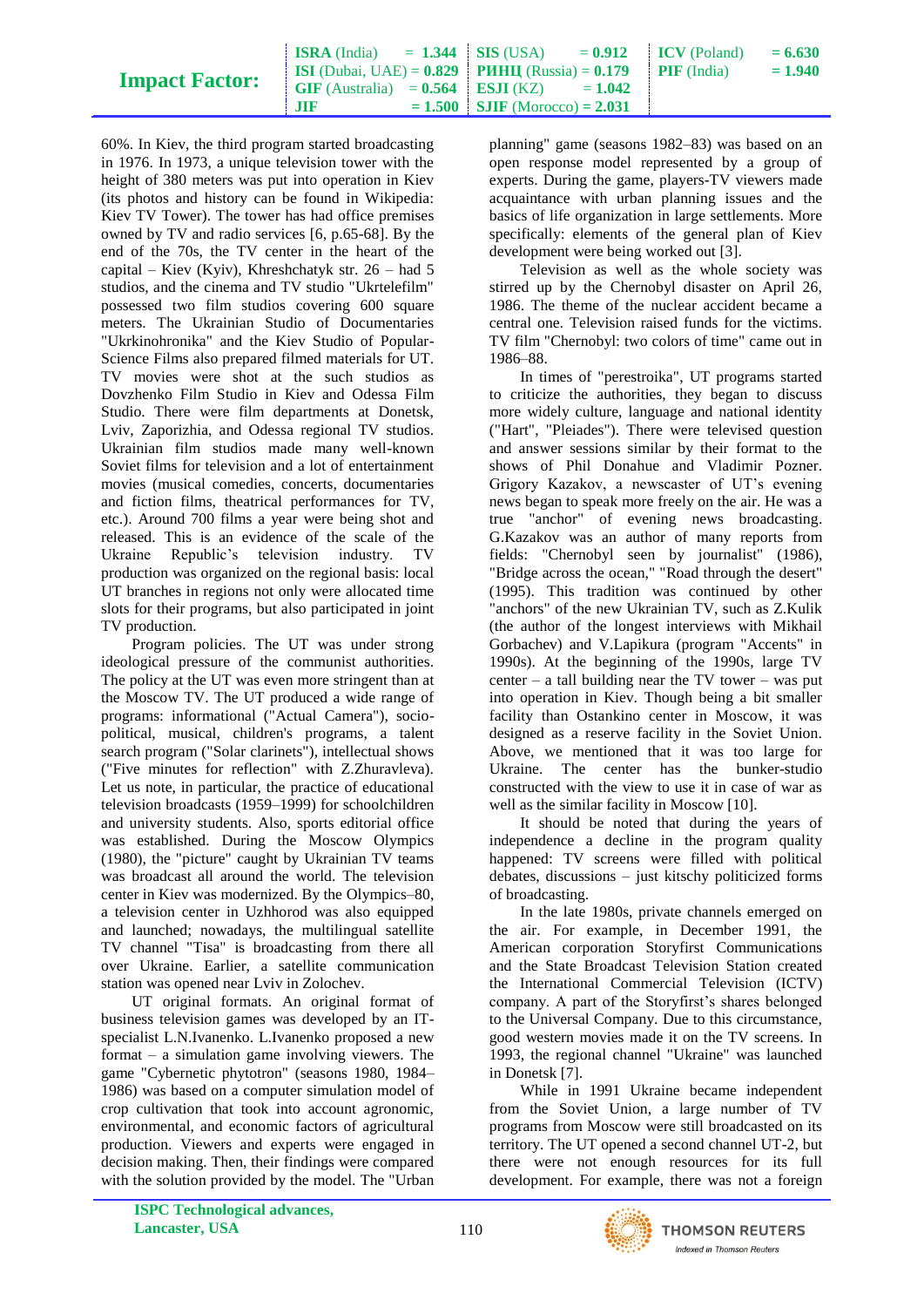|                       | <b>ISRA</b> (India) $= 1.344$ SIS (USA)                           |                                  | $= 0.912$ ICV (Poland) | $= 6.630$ |
|-----------------------|-------------------------------------------------------------------|----------------------------------|------------------------|-----------|
|                       | <b>ISI</b> (Dubai, UAE) = $0.829$ <b>PHHII</b> (Russia) = $0.179$ |                                  | <b>PIF</b> (India)     | $= 1.940$ |
| <b>Impact Factor:</b> | $\text{GIF (Australia)} = 0.564$ <b>ESJI</b> (KZ)                 | $= 1.042$                        |                        |           |
|                       | $J\mathbf{I}$                                                     | $= 1.500$ SJIF (Morocco) = 2.031 |                        |           |

correspondent network because the UT was traditionally aimed at the coverage of domestic events. It was clear that Russian TV still reached a larger audience. Hoping to attract the audience to UT-1 (having now the "Pershiy" logo) and UT-2 channels, the Ukrainian state reestablished in 1995 TV frequency channels across all the country so that Ukrainian media could get the most powerful ones ("struggle for the air"). Russian TV broadcasting could not be received in some regions since that. It stimulated development of cable TV networks (and later – individual satellite reception; now 25% of households use such technologies) that receive Russian and foreign channels via satellites.

The most far-seeing TV managers understood that the delivery of TV content to viewer would soon get beyond the usual dozen air channels, and moreover, it became necessary to improve radically the quality of television produce and create the advertising market. UT-2 together with Central European Media Enterprises (CME), R. Lauder (USA), TV managers A. Rodnyansky and B. Fuksman created the " $1 + 1$ " channel on equal terms. Entrepreneurs I.Pluzhnikov and A.Zinchenko, together with Channel One of Russia created the "Inter" TV channel. It is on the air since October 20, 1996. This channel is a mixture of popular Russian programs and programs of own production. Later, international versions of " $1 + 1$  Int." and "Inter +" started to be broadcasted via satellites. In 1997–98, two new private television channel were organized – "STB" (1997, it belongs to a businessman V.Sivkovich) and "Noviy." An opposition journalist Georgy Gongadze worked on the "STB", he was later killed because of reasons that have not ever been adequately explained. In the late 1990s and early 2000s, the genre of political talk-shows was developed on " $1 + 1$ " with V. Pihovshek's program "Epicenter" as a fledgling. News on " $1 + 1$ " was presented by A.Mazur and L.Dobrovolskaya. International television channel – UTR – started in 2002. The state educational television channel "Culture" was also organized. Later, three channels – ICTV, STB, and Noviy – went under command of businessman V. Pinchuk (StarLightMedia). The channel "Ukraine" controlled by R. Akhmetov (SCM) started national-wide broadcasting in 2004. After I.Pluzhnikov's death in 2005, the channel "Inter" fell under the control of V.Horshkovskiy and then – D.Firtash. The organized company "U.A. Inter Media Group Ltd." controls not only "Inter" cannel per se, but also consolidated channels K1, K2, Enter, and Enter-film. In 2007, the majority owner of the CME channel – R. Lauder – bought shares of A.Rodnyanskiy and B.Fuksman. Over time, "1 + 1"

channel came into possession of the Ukrainian CME co-owner – a businessman I. Kolomoisky. In 2003, two channels – Kiev "Express-Inform" ("Zagrava") and Western Ukrainian television network "NBM" (1995), having its headquarters in the city of Chernivtsi, – created an information powerhouse "Channel 5". The channel got popularity during the Orange Revolution (2004). It is considered to be an asset of Petro Poroshenko. New channels are being organized even now, for example, socio-political channels: TVi, "Gromadske"; informational channels: "24", "112". Since 2012, UT–1 has been producing an international version of "Pershiy Ukraine". In 2014, CME launched the "Ukraine Today" information channel.

Current program policy of Ukrainian TV channels is based on international formats. Until recently, many Russian serials and TV shows were broadcasted. They are often produced in cooperation with the Ukrainian filmmakers. Also, there are a lot of talent search shows with dancing and singing. Politicization of consciousness is a distinctive feature of modern Ukraine. In the second half of the 2000s, political shows became popular on the national TV: "Freedom of speech" on ICTV (A.Kulikov), "Shuster Live" on different channels (S.Shuster), "Big Politics" on "Inter" (E.Kiseliov). The " $1 + 1$ " channel presented known political shows such as "I think so" (A.Bezulik), "Without taboos", " I'm coming after you" (O.Gerasimyuk). A talk show on everyday situations "Ukraine says!" led by A.Suhanov on the "Ukraine" channel is also popular. The non-state TV channel "Tonis", existing from 1989, has filmed many documentary movies and also rebroadcasts informative programs of other sources.

**Conclusions.** Ukrainian television and radio broadcasting, in spite of its difficult history, has not lost its face. Well-developed industrial base of media production still exists in the country. Ukrainian TV created the original format – TV simulation games (to create something original in the transmission format is worth it). At present, the electronic media in Ukraine are mostly private. State radio and TV channels are moving towards the European model of public broadcasting. The state TV and radio channels have many problems – not enough frequencies or low power of transmitters, so they often come to rural viewers via satellites. Real development of television broadcasting for foreign countries was hindered for a long time. Now, there are difficulties in establishment of the DVB–T2 digital broadcasting network. There were attempts to code it totally. Nevertheless, we are still looking forward to positive developments in the field of electronic mass media in Ukraine in the future.